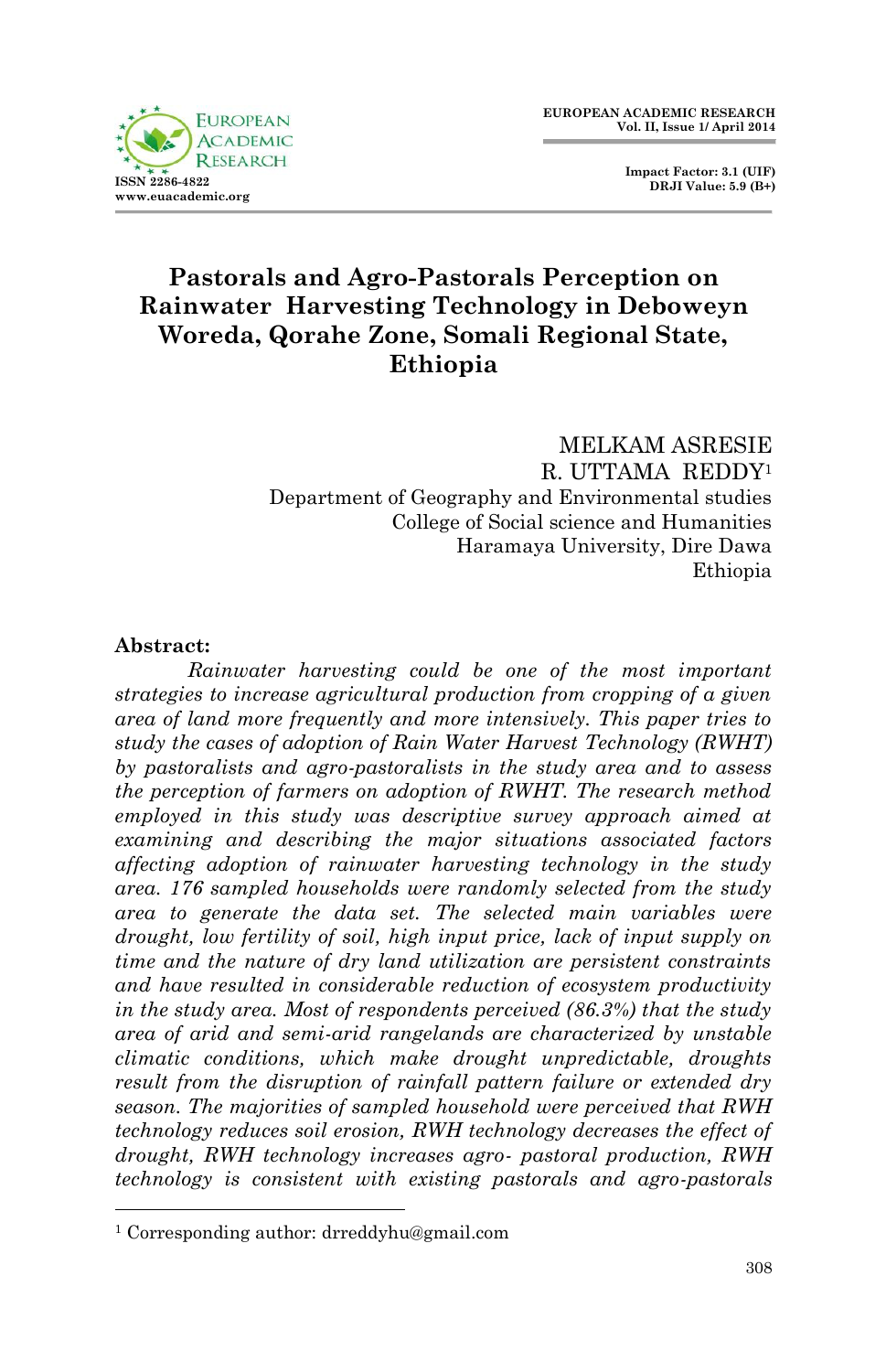*practice and RWH technology generates benefits. Rainwater harvesting also played a significant role in promoting ecological and environmental management.*

**Key words**: rainfed agriculture, rainwater harvesting, socio-economic factors, biophysical factors.

## **Introduction**

In Sub-Saharan Africa (SSA)including Ethiopia more than 95% of the farmland is rainfed, while almost 90% in Latin America, 60% in South Asia, 65% in East Asia and 75% in the near East and North Africa are rainfed. In India, 60% of water use in agriculture originates from directly infiltrated rainfall. Low and variable productivity is the major cause of poverty for 70% of the world's poor inhabiting these lands (UNEP 2009).

Rainfall is the major source of agricultural water supply for most of the subsistence farming system in SSA. However, its distribution is also unreliable particularly for the semi arid & dry sub humid areas that crop production as well as animal rearing has become risky enterprise & the lives of the people extremely precarious. National governments and international organizations have been picking up one and throwing another approach to ensure the reliability of the availability of water for agriculture (Merrey *et al.* 2005).

Rainwater harvesting has been recognized by the Ethiopian government as a promising way for improving the water availability for crop production, domestic use and water for livestock. To mitigate the erratic nature of rainfall in the arid and semi-arid parts of the country, a national food security strategy based on the development and implementation of RWHT either at a village or household level was adopted (Wolday Amha 1999). The majority of the budget was used by regional states for the construction of RWH schemes including household ponds (Rami 2003).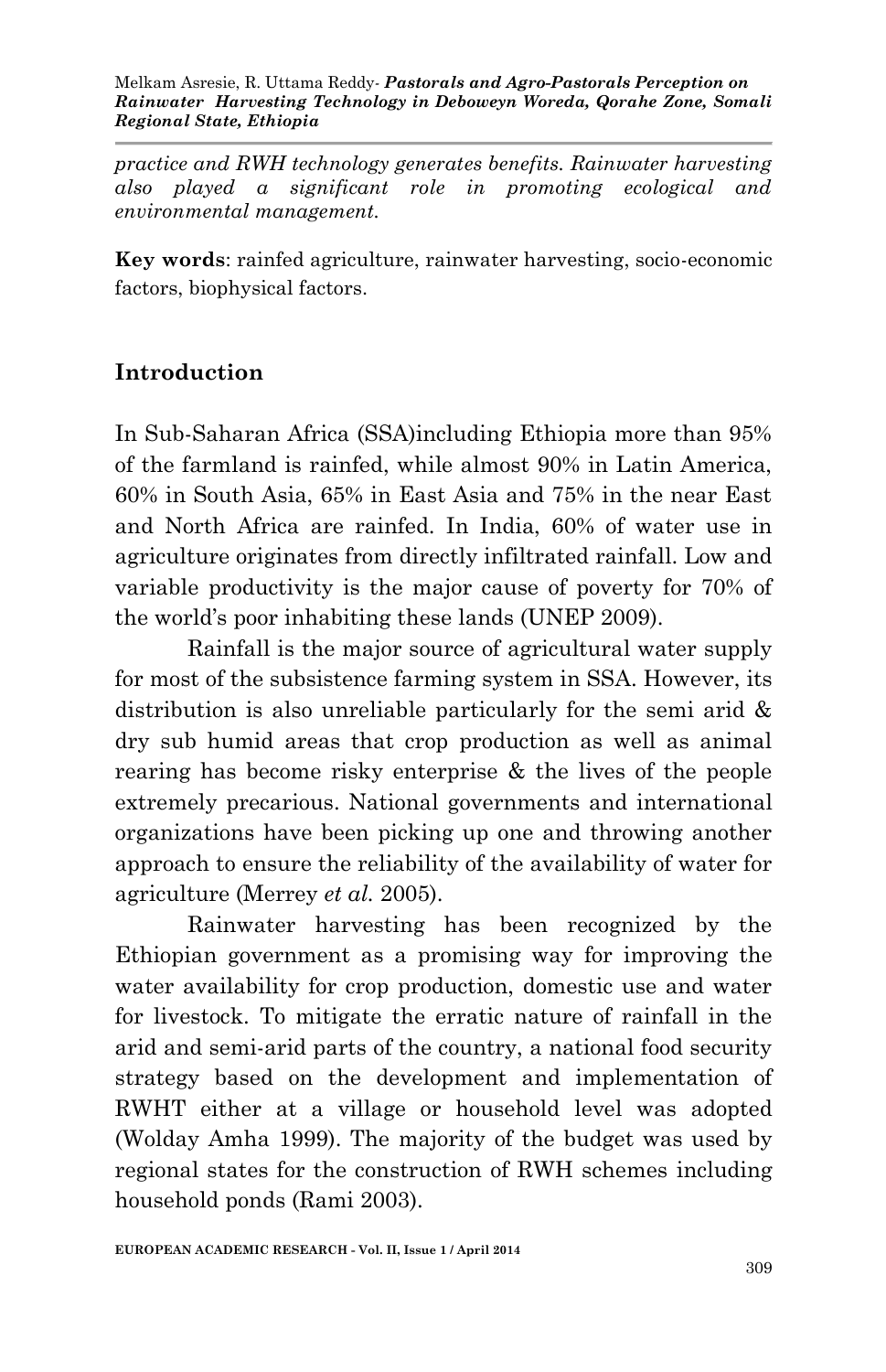Melkam Asresie, R. Uttama Reddy*- Pastorals and Agro-Pastorals Perception on Rainwater Harvesting Technology in Deboweyn Woreda, Qorahe Zone, Somali Regional State, Ethiopia*

In general, adoption of resource conservation technologies is a function of the characteristics of the technology proposed, farmers' perception of its advantages and need, as well as availability and distribution of production factors (i.e. land, labour/time, capital, knowledge, skills, etc). Other factors are farmers' attitude towards experiments and risk, institutional support/knowledge sharing and the policy environment (Guerin *et al.* 1994).

The present study was designed to assess major biophysical factors affecting adoption of rainwater harvesting technology at household level in the study area.

#### **Research Methodology**

Deboweyn woreda is located at about 1194 kilometres away from Addis Ababa, the capital of Ethiopia, and 566 km from Jigjiga, the capital of the Somali National Regional State. The Woreda is geographically located 5000' N-6030'N latitude and 39030'E-45000'E longitudes. The woreda has shared boundaries with Shilabo woreda in the East, Kebridahar woreda in the North, Kelafo woreda in the Southeast and Godey zone in the West.



#### **Source: Ethio-GIS**

**EUROPEAN ACADEMIC RESEARCH - Vol. II, Issue 1 / April 2014**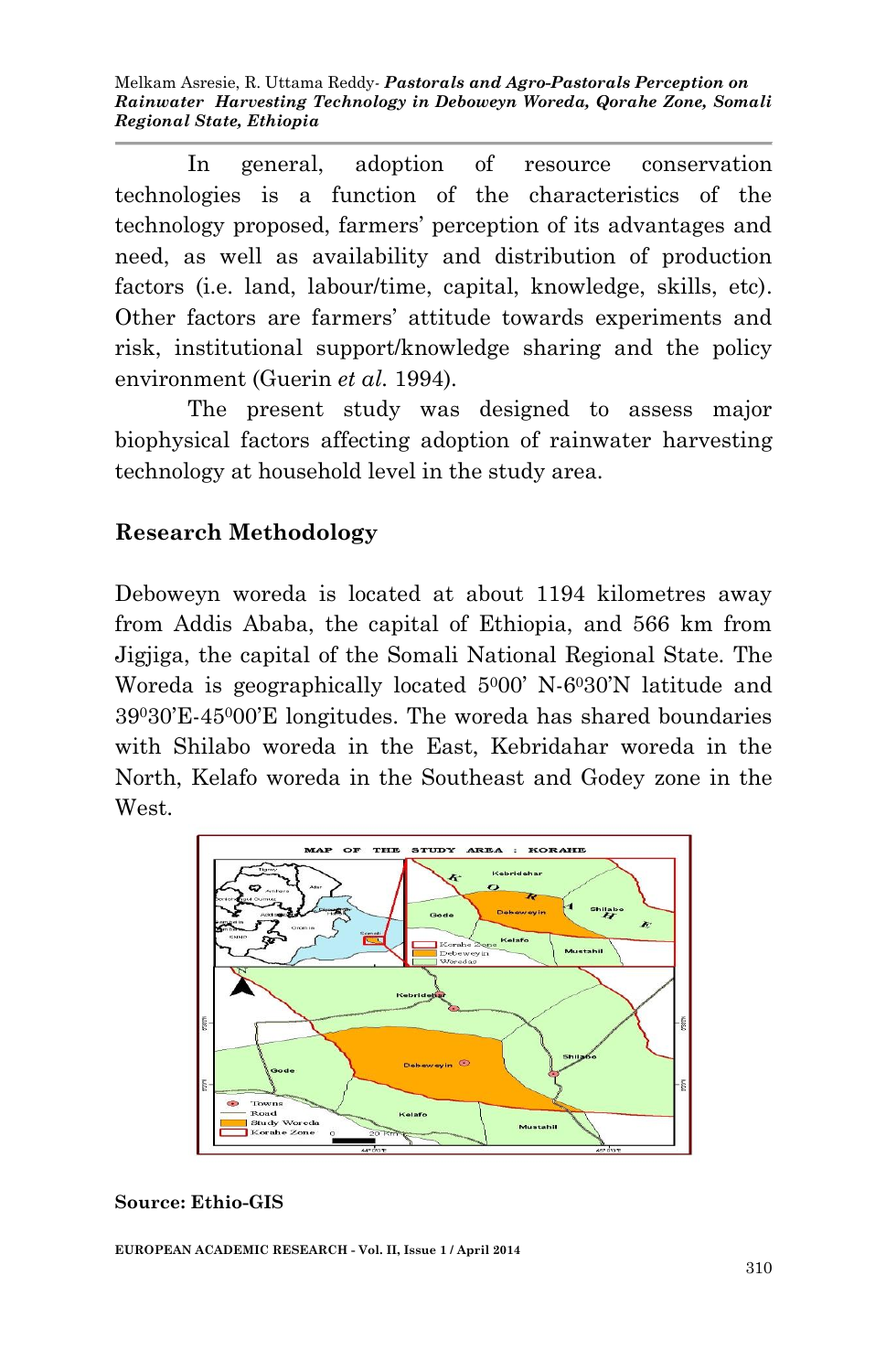#### **Data collection**

Primary data sources were original data sources that mostly collected by researcher directly or indirectly through observation, focus group discussion, interview as well as questionnaire. Secondary data was gathered from published such as books, journals, maps and unpublished materials involve reports and studies as well as data organized in concerned sector offices if the district and other sources were used Secondary sources of data were collected from relevant sources such as Woreda Finance and Economic Development Bureau, Agriculture and Rural Development Bureau, Deboweyn woreda, water supply office, and other related bureaus, offices and officials. The available data was analysed through using SPSS software.

#### **Results and Discussion**

# **Adoption Status and Major Constraints in RWH Technology**

According to the woreda agriculture office reported that population benefiting from the harvesting of rainwater pastoral and agro-pastoral households in the study area. The dominant observable problems of RWH structures which are loss of water through evaporation and drought effects as most of the structures lost their water. Of the total ponds 33.5% are mortar cemented and the remaining 66.5 % are devoid of any lining material. During the time of survey, according to the woreda agriculture office report, 615 RWH structures were found with water while the other ponds were without water (Figure 1).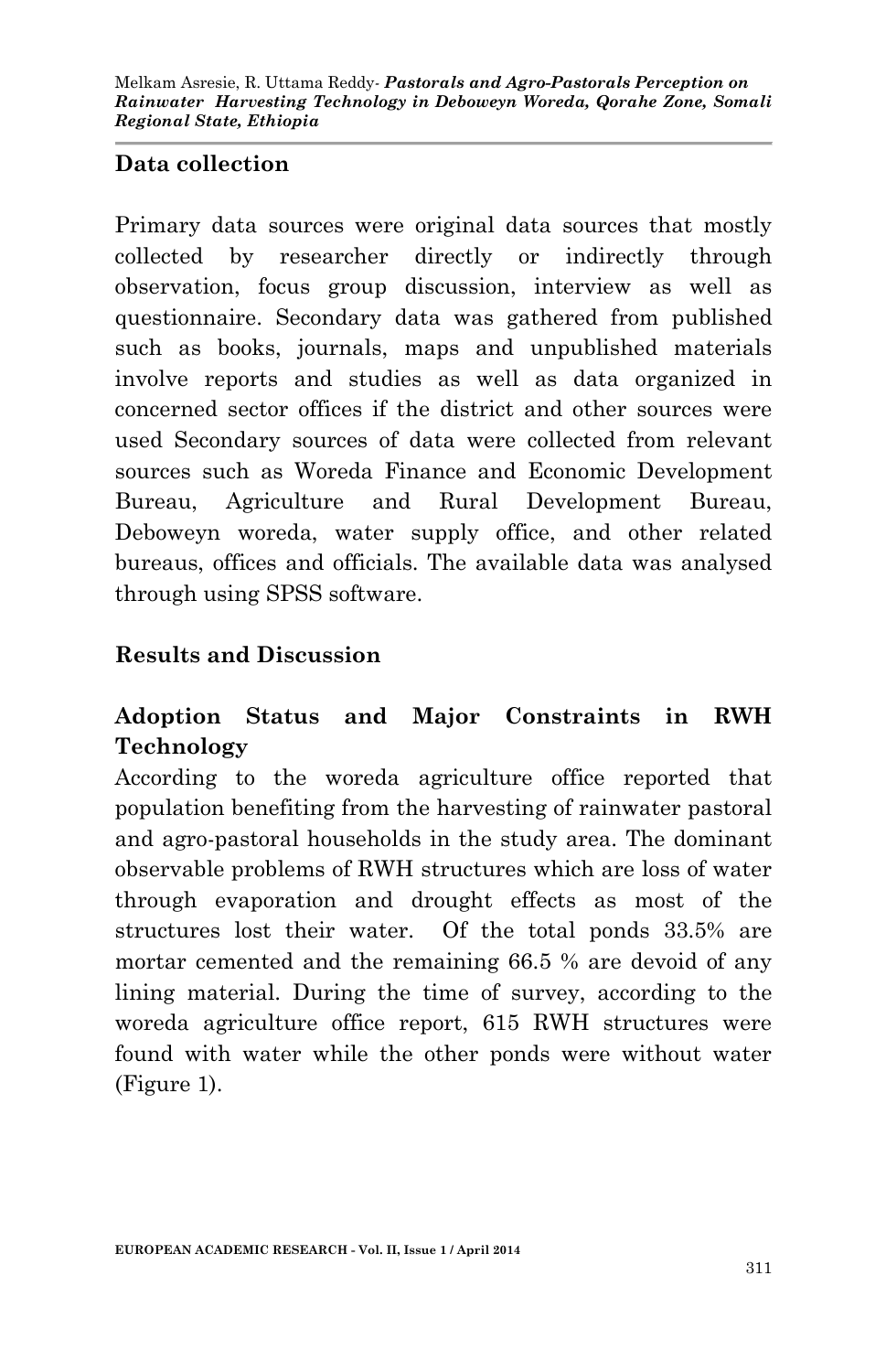Melkam Asresie, R. Uttama Reddy*- Pastorals and Agro-Pastorals Perception on Rainwater Harvesting Technology in Deboweyn Woreda, Qorahe Zone, Somali Regional State, Ethiopia*



**Figure 1 Rainwater harvesting structure without water**

## **Pastorals and agro-pastorals' perception on constraints of new technology**

Pastorals' and agro-pastorals' individual perception of the degree of a given constraints may influence his/her decision on possible solutions. The researcher selected main variables to sampled households, were perceived that include drought; low fertility of soil, high input price, lack of input supply on time and the nature of dry land utilization are persistent constraints and have resulted in considerable reduction of ecosystem productivity in the study area. Most of respondents were perceived (86.3%), the study area of arid and semi-arid rangelands are characterized by unstable climatic conditions, which make drought unpredictable, droughts result from the disruption of rainfall pattern failure or extended dry season. In addition, interview and observation revealed that with scarce water resources, forage in limited be utilized as well as extended time and distance to watering points and lack of forage induce increases livestock mortality, which is followed scarcity of food for the human population. Of the total sampled households (89.7%) were agreed, seasonal herd mobility plays key management approach that role reducing land degradation,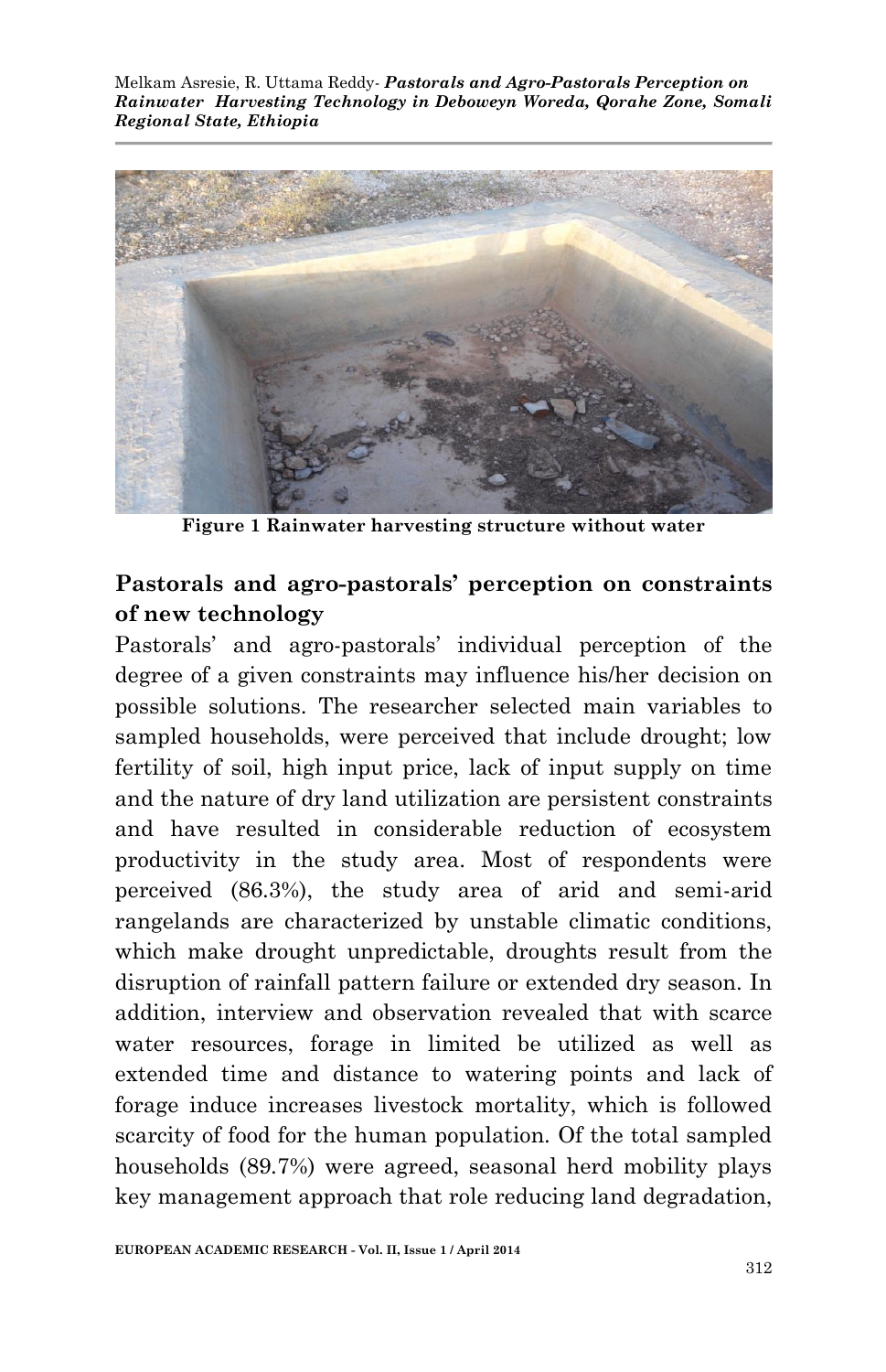improving availability of rangeland resources, and increasing local drought coping in the area.

| Respondent categories                   |                |               |                |      |       |               |
|-----------------------------------------|----------------|---------------|----------------|------|-------|---------------|
| Agro-pastoral constrains                | Users          |               | Non-users      |      | Total |               |
| Drought                                 | N              | $\frac{0}{0}$ | N              | $\%$ | N     | $\frac{0}{0}$ |
| don't know                              | 9              | 8.7           | 14             | 19.2 | 23    | 13.1          |
| Agree                                   | 88             | 85.4          | 56             | 76.7 | 14.4  | 81.8          |
| Disagree                                | 6              | 5.8           | 3              | 4.1  | 9     | 5.1           |
| High input price                        |                |               |                |      |       |               |
| don't know                              | 17             | 16.5          | 13             | 17.8 | 30    | 17.0          |
| Agree                                   | 82             | 79.6          | 56             | 76.7 | 138   | 78.4          |
| Disagree                                | 4              | 3.9           | $\overline{4}$ | 5.5  | 8     | 4.5           |
| Shortage of input supply                |                |               |                |      |       |               |
| Don't know                              | 15             | 14.6          | 14             | 19.2 | 29    | 16.5          |
| Agree                                   | 84             | 81.6          | 57             | 78.1 | 141   | 80.1          |
| Disagree                                | $\overline{4}$ | 3.9           | $\overline{2}$ | 2.7  | 6     | 3.4           |
| Dry up nature of land                   |                |               |                |      |       |               |
| don't know                              | 12             | 11.7          | 10             | 13.7 | 22    | 12.5          |
| Agree                                   | 87             | 84.5          | 57             | 78.1 |       | 81.8<br>144   |
| Disagree                                | $\overline{4}$ | 3.9           | 6              | 8.2  | 10    | 5.7           |
| Low soil fertility                      |                |               |                |      |       |               |
| don't know                              | 19             | 18.4          | 15             | 20.5 | 34    | 19.3          |
| Agree                                   | 74             | 71.8          | 47             | 64.4 |       | 121<br>68.8   |
| Disagree                                | 10             | 9.7           | 11             | 15.1 | 21    | 11.9          |
| Food shortage of respondent in the past |                |               |                |      |       |               |
| five years                              |                |               |                |      |       |               |
| No                                      | 12             | 11.7          | 8              | 11.0 | 20    | 11.4          |
| Yes                                     | 91             | 88.3          | 65             | 89.0 | 156   | 88.6          |

**Table 11. Respondents' perception on farm constraints** Source: Field survey, 2013 N=176

#### **Pastoralists' and agro-pastoralists' perception towards RWHT**

Perception on the merit and demerit of a given technology leads to rational decision on the adoption of new technology. The perception of the respondents was assessed using the same type of scale as it was aforementioned agree, disagree and don't know. The Survey result showed that as household's utilization pattern varies, the harvested water may stay from one up to six months. Of the total sampled respondents 72% witnessed that it serves from two up to five months. The majorities of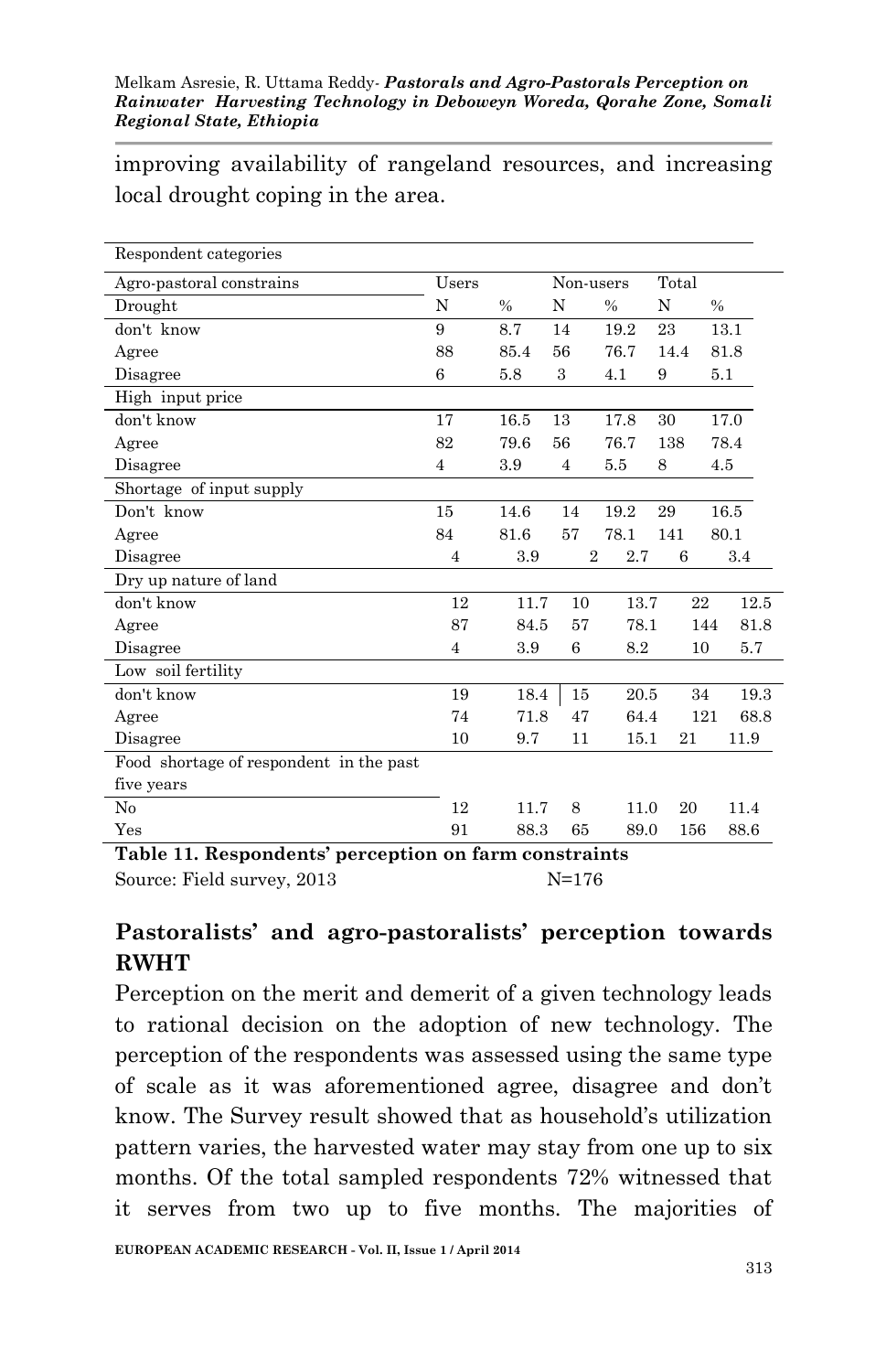respondents perceived that the time interval three to four for the use of harvested rainwater comprised 40%.

| Time interval (in month) |     | $\%$ |
|--------------------------|-----|------|
|                          |     | 3.5  |
| $1-2$                    | 21  | 17.5 |
| $2 - 3$                  | 26  | 22.5 |
| $3-4$                    | 40  | 50.2 |
| $4-5$                    | 6   | 4.3  |
| $5-6$                    | 3   | 2.0  |
| Total                    | 103 | 100  |

**Table 2 Time interval response for use of harvested rainwater** Source: Field survey, 2013 N=103

While responding for not using RWH technology, 68% of non adopters' pastorals and agro pastorals cited shortage of cash as the major constraint. Out of the total non adopters 60% of them believe that the cost of RWH is difficult to be covered by individual household level adding their readiness to have it if half the cost is covered by external support.

# **Perception of sampled household towards the advantages of RWHT**

In addition rainwater harvesting is one of effective water technology for adoption to be increased variability in water supply and rainfall and also key instrument to use primary source of water for different purposes. The majorities of sampled household were perceived that RWH technology reduces soil erosion, RWH technology decreases the effect of drought, RWH technology increases agro- pastoral production, RWH technology is consistent with existing pastorals and agropastorals practice and RWH technology generates benefits. From the total sampled households 88.6 percent of them responded that RWH technology reduces erosion caused by runoff. The runoff that causes erosion on agro-pastoral land diverted to the RWH structure to collect the water for future use. The rest of 7.4 percent of the respondents were not clear to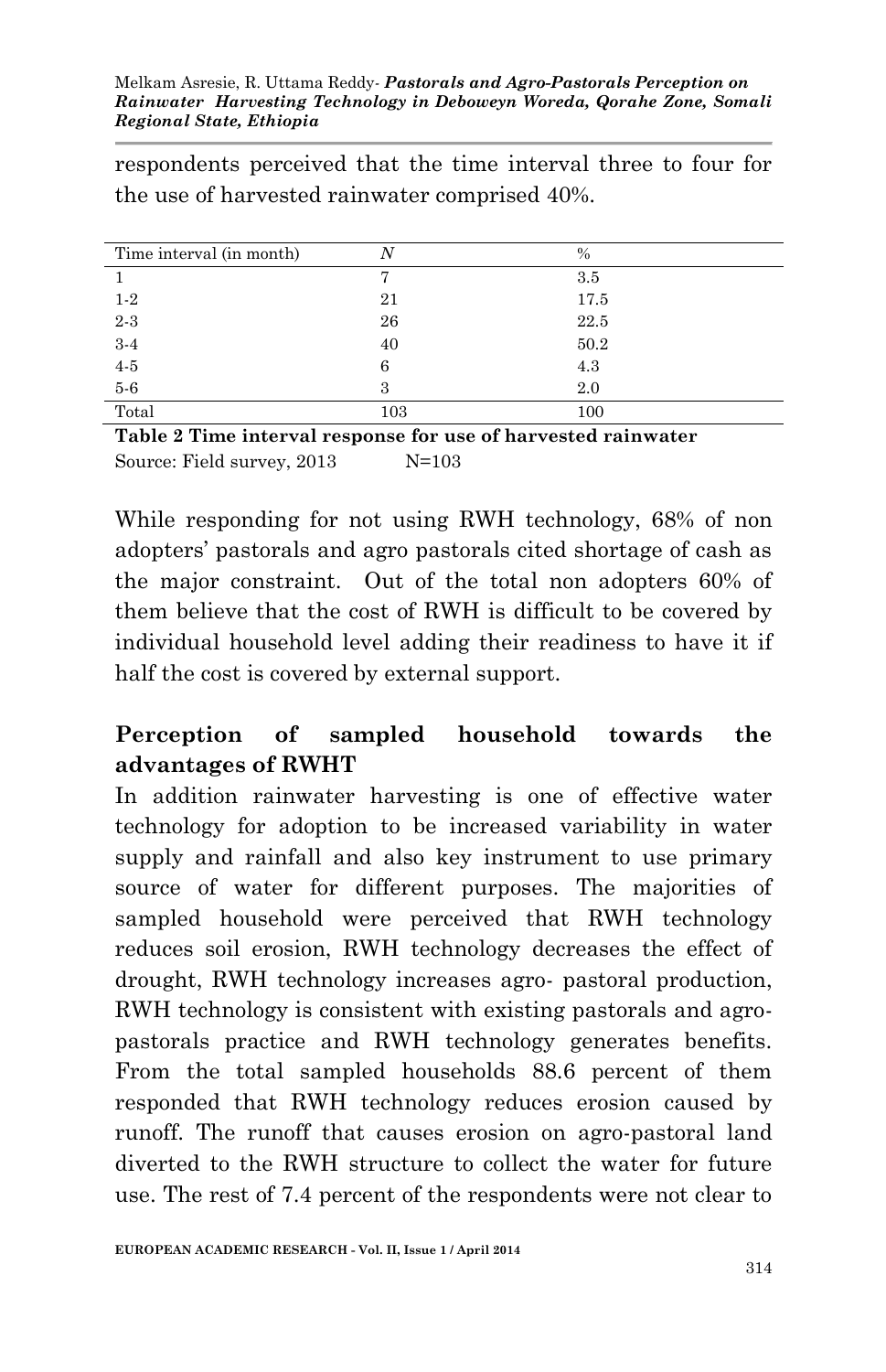#### Melkam Asresie, R. Uttama Reddy*- Pastorals and Agro-Pastorals Perception on Rainwater Harvesting Technology in Deboweyn Woreda, Qorahe Zone, Somali Regional State, Ethiopia*

respond for the items presented. In line with concerning the categories of users and non-users sampled respondents 89.3 and 87.2 percent responded that RWH technology reduces soil erosion.

| Respondent categories                           |                |               |                |               |       |               |
|-------------------------------------------------|----------------|---------------|----------------|---------------|-------|---------------|
| Statement                                       | Users          |               | Non-           |               | Total |               |
|                                                 |                |               | users          |               |       |               |
|                                                 | N              | $\frac{0}{0}$ | N              | $\frac{0}{0}$ | N     | $\frac{0}{0}$ |
| RWH reduce erosion                              |                |               |                |               |       |               |
| don't know                                      | 9              | 8.7           | $\overline{4}$ | 5.5           | 13    | 7.4           |
| Agree                                           | 92             | 89.3          | 64             | 87.7          | 156   | 88.6          |
| Disagree                                        | $\overline{2}$ | 1.9           | 5              | 6.8           | 7     | 4.0           |
| RWHT reduce drought                             |                |               |                |               |       |               |
| Don't use                                       | 9              | 8.7           | 14             | 19.2          | 32    | 13.1          |
| Agree                                           | 88             | 85.4          | 56             | 76.7          | 144   | 81.8          |
| Disagree                                        | 6              | 5.8           | 3              | 4.1           | 9     | 5.1           |
| <b>RWHT</b><br>mitigate<br>natural<br>resource  |                |               |                |               |       |               |
| destruction                                     |                |               |                |               |       |               |
| Don't know                                      | 22             | 21.4          | 16             | 21.9          | 38    | 21.6          |
| Agree                                           | 73             | 70.9          | 50             | 68.5          | 123   | 69.9          |
| Disagree                                        | 8              | 7.8           | 7              | 9.6           | 15    | 8.5           |
| RWHT reduces flood                              |                |               |                |               |       |               |
| Don't use                                       | 26             | 25.2          | 11             | 15.1          | 37    | 21.0          |
| Agree                                           | 68             | 66.0          | 54             | 74.0          | 122   | 69.3          |
| Disagree                                        | 9              | 8.7           | 8              | 11.0          | 17    | 9.7           |
| <b>RWHT</b><br>agro-pastoral<br>increases       |                |               |                |               |       |               |
| production                                      |                |               |                |               |       |               |
| Don't know                                      | 17             | 16.5          | 13             | 17.8          | 30    | 17.0          |
| Agree                                           | 76             | 73.8          | 56             | 76.7          | 132   | 75.0          |
| Disagree                                        | 10             | 9.7           | $\overline{4}$ | 5.5           | 14    | 8.0           |
| <b>Table</b><br>3<br>Respondents'<br>perception |                | towards       | the            | merits        | of    | <b>RWH</b>    |
| technology                                      |                |               |                |               |       |               |

Source: Field survey, 2013 N=176

All pastoral regions in Ethiopia are highly prone to the adverse impacts of climate change, the problem is more prevalent in the north eastern lowlands of the country, including, Somali regional state (Yohannes 2009). Ethiopia has faced problem with a rapid population growth that contributes to environmental degradation, which manifests itself by lowering agricultural productivity. According to Sisay Asefa and Adugna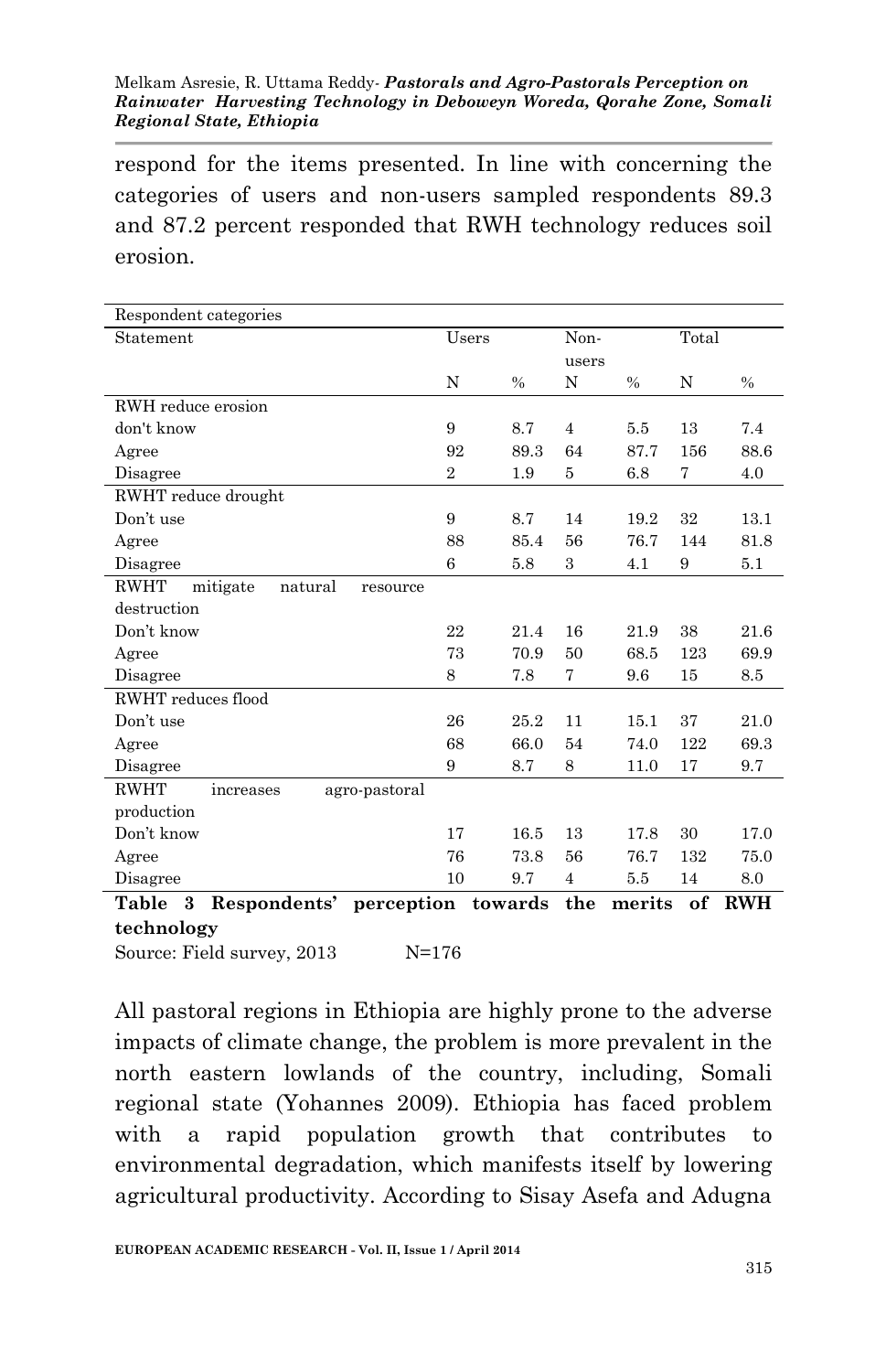Lemi (2012), the population growth has resulted in high absolute poverty that has induced the rural poor to become both agents and victims of environmental degradation. Furthermore, some forms of environmental degradations are caused by natural disasters such as draught and desertification of a given area of land more frequently and more intensively in order to increase the output per unit area and per unit of time (Mintesnot *et al*. 2006).

## **Summary and Conclusion**

The study described the adoption status of indigenous RWHT as well as the perception of pastorals' and agro-pastorals' towards RWH technology is essential for introduction and promotion of the technology. The introduction and promotion of RWH technology involves appropriate extension approaches and technically equipped experts for effective promotion and efficient utilization of the technology.

# **BIBLIOGRAPHY**

- Sisay Asefa and Adugna Lemi. 2012. "Eradicating rural poverty and food insecurity in Ethiopia: The Quest for sustainable institutions and technologies." *Ee-JRIF* 4(1):68-98
- Guerin, L.J. and T.F. Guerin. 1994. "Constraints on the adoption of innovations in agricultural research and environmental management: a review." *Australian Journal of Experimental Agriculture* 34: 549-571.
- Merrey, D. J., A.B. Kamara, B. Van Koppen, Penning de Vries, F., Boelee, E., and Makombe, G. 2005. "Experiences and opportunities for promoting small scale micro irrigation and rainwater harvesting for food security in Ethiopia. Colombo, Sri Lanka." *IWMI.V.86*. (Working paper 98).